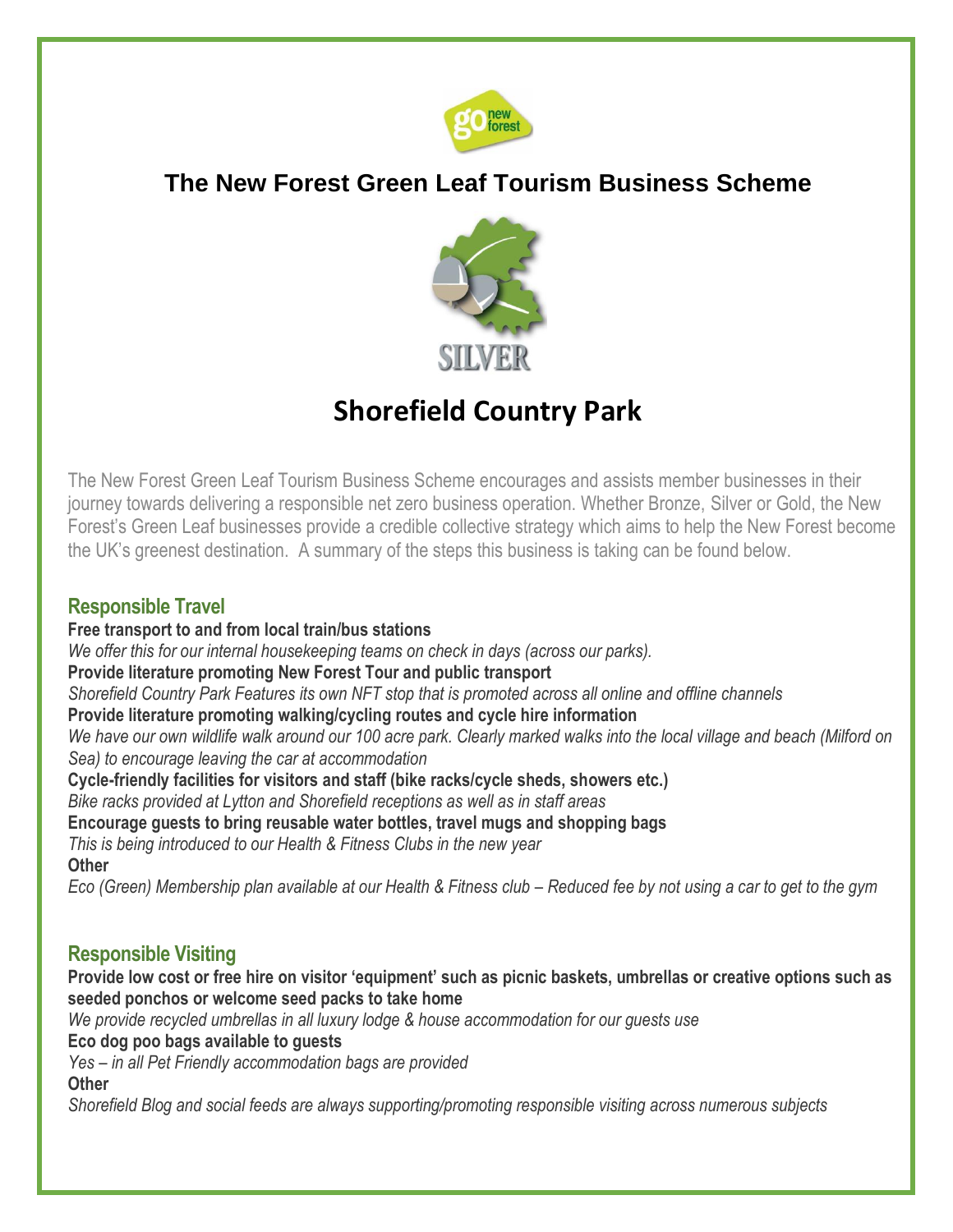### **Food & Local Produce**

**Breakfast made from 3 or more locally sourced ingredients (25 miles)**  *Yes – eggs are supplied by Fluffetts Farm and our meat is from New Forest Butchers* **Menu dishes made with 2 or more locally sourced ingredients (25 miles)**  *Yes*

#### **Member of New Forest Marque and/or Hampshire Fare**

*NFM promoted on our website and listed on menus and app*

**Provide NF Marque and/or Hampshire Fare literature to guests** 

*Member of the NFM*

#### **Local produce information on own website**

*Yes*

**Other** 

*Hampers for (selected) arrivals and all holiday homes purchased supplied by New Forest Hamper Company (Milford on Sea) all NFM products. On site shop stocks locally sourced products and produce*

### **Energy Efficiency**

#### **Purchase green/renewable energy**

*Biomass boiler heats our swimming pool at Shorefield Country Park, using locally sourced woodchip for fuel*

#### **Solar PV/thermal panels fitted**

*Solar panels fitted to Health & Fitness Club Roof*

#### **Use of electric vehicle/s for business**

*Yes – additional electrical fleet being added in 2022 across all departments: Sales/Estates/Housekeeping/Food Delivery 10% of vehicles each year swapped over each year*

#### **Provide electric car charging points for guests**

*Yes – Public points as well as individual points across hire fleet*

#### **Minimum 80% of lighting is LED**

*All street lights and hire fleet lights are LED*

#### **Motion sensor lighting**

*Yes – in all public toilets*

#### **In the absence of motion sensor lighting, lights off when not required**

*Yes – all unused areas/rooms are switched off – Reminders/signage in staff areas to Switch off* **Other** 

*Part of the World Community Grid – donating our spare computing power to help scientists solve the world's biggest problems in health and sustainability*

### **Waste, Water and Recycling**

**Split recycling bins provided in all office and guest accommodation**  *In all offices and half of all hire fleet accommodation* **Separate disposal of food waste – plus composting and wormeries** *Garden waste and food waste from our park/parks is composted* **Reduction of single-use plastics (e.g. no plastic straws, no earbuds, no sample-sized washing products)** *No plastic straws – No plastic carrier bags in shop, removed plastic cups in gym and replaced with cardboard* **Reduce water usage (e.g. water-efficient toilet cisterns, shower heads, taps)**  *Our hanging flower baskets are on an irrigation system to reduce water waste* **Use of compaction/recycling machine**  *We have 2 cardboard bailer/compactor machines on park*